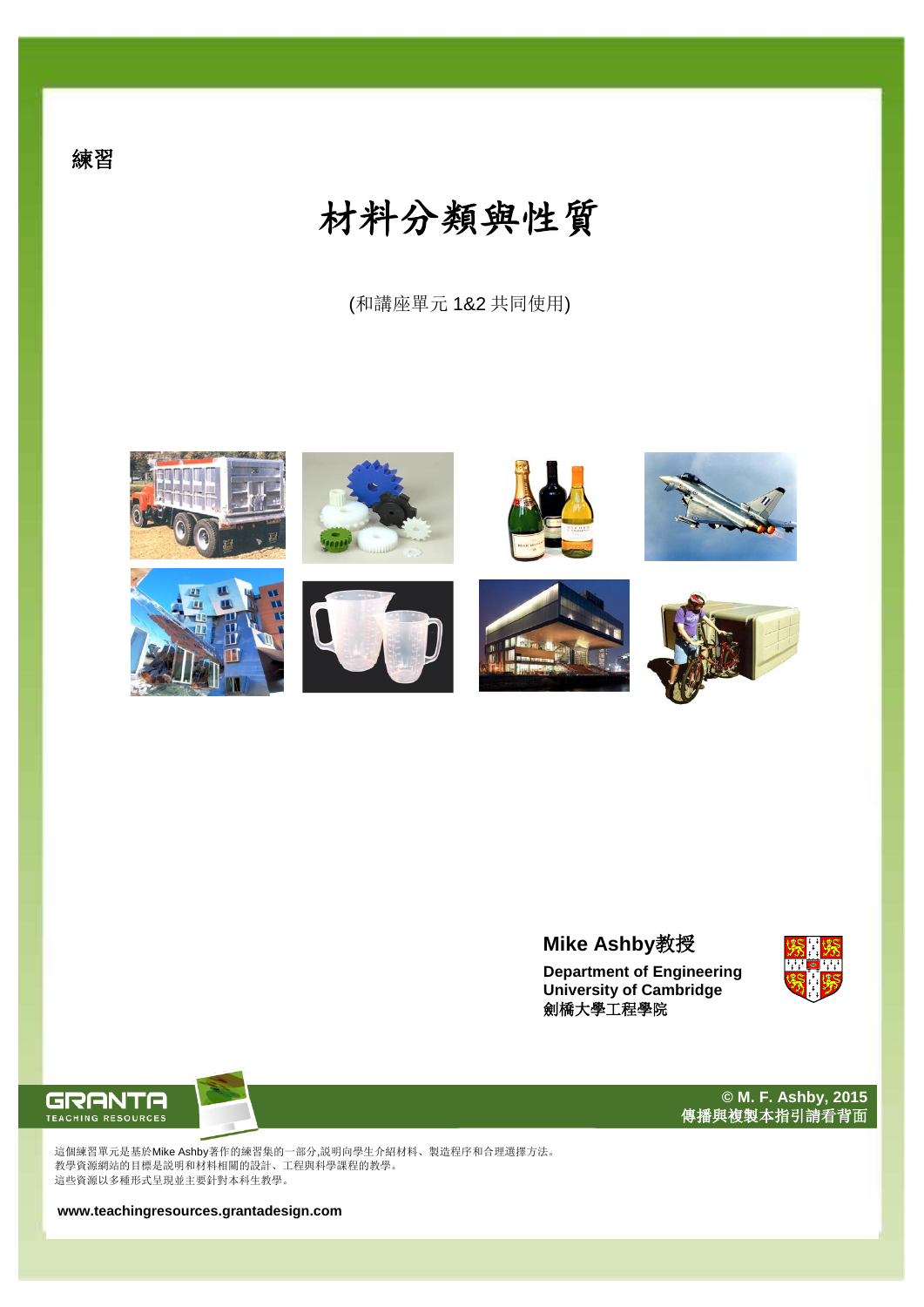# 練習

這些匯總起來的練習集説明指導員為你的學生選擇或開發屬於你自己的練習。你可能 只是想流覽一下這些練習以啟發你自己的想法或者你可以在課堂上使用這些。我們用 Word 格式提供這些練習所以你可以選擇你認為適合你教學的練習。我們也為同一題目 包括了不同的變化所以你可以給不同的班級佈置不同的問題。

大部分練習來自劍橋大學工程學院的 Mike Ashby 教授所著的以下書籍,他也是 Granta Design 的共同創辦人。

- **Materials Selection for Mechanical Design** by Michael F. Ashby (ISBN-13: 978-1-85617-663-7)
- **Materials: Engineering, Science, Processing and Design** by Michael F. Ashby, Hugh Shercliff, and David Cebon (ISBN-13**:** 978-0-08-097773-7)
- **Materials and the Environment** by Michael F. Ashby (ISBN-13: 978-0-12- 385971-6)

(複製傳播和版權資訊可以在最後一頁找到。如果你使用這些問題請確保你說明 Mike Ashby 和 Granta Design 的貢獻和著作權。)

大部分練習需要使用 CES EduPack。CES EduPack 是一個材料學教學的解決方案, 被全世界超過 800 所大學和學院使用。你可以在 www.grantadesign.com/education 上 找到其所有的資訊。

以下主題具有帶參考答案的練習<sup>1</sup>:

| 標題             | 相關講座單元                    |
|----------------|---------------------------|
| 材料——分類與性質      | 講座單元 1-2                  |
| 元素             | 講座單元3                     |
| 材料選擇——轉換、篩選與排序 | 講座單元 6-7                  |
| 製造程序——分類和價格    | 講座單元 10-11                |
| 環境性能和環保審計      | 講座單元 12 以及"己知環境影響的<br>選材" |
| 能源——電力系統和儲存    | 講座單元: 低碳能源材料              |
| 永續發展           | 講座單元: 什麼是永續發展             |
| 生物工程           | 講座單元: 生物工程的教學資源           |

你可以在以下網頁找到其他單元:[www.teachingresources.grantadesign.com](file:///C:/Users/henry.yuchi/Desktop/www.teachingresources.grantadesign.com)

如果有任何建議或者你有任何問題請通過 teachingresources@grantadesign.com 聯繫 教學資源組。

<sup>1</sup>練習單元和對應數位的 PPT 講座單元關注同一個主題。



1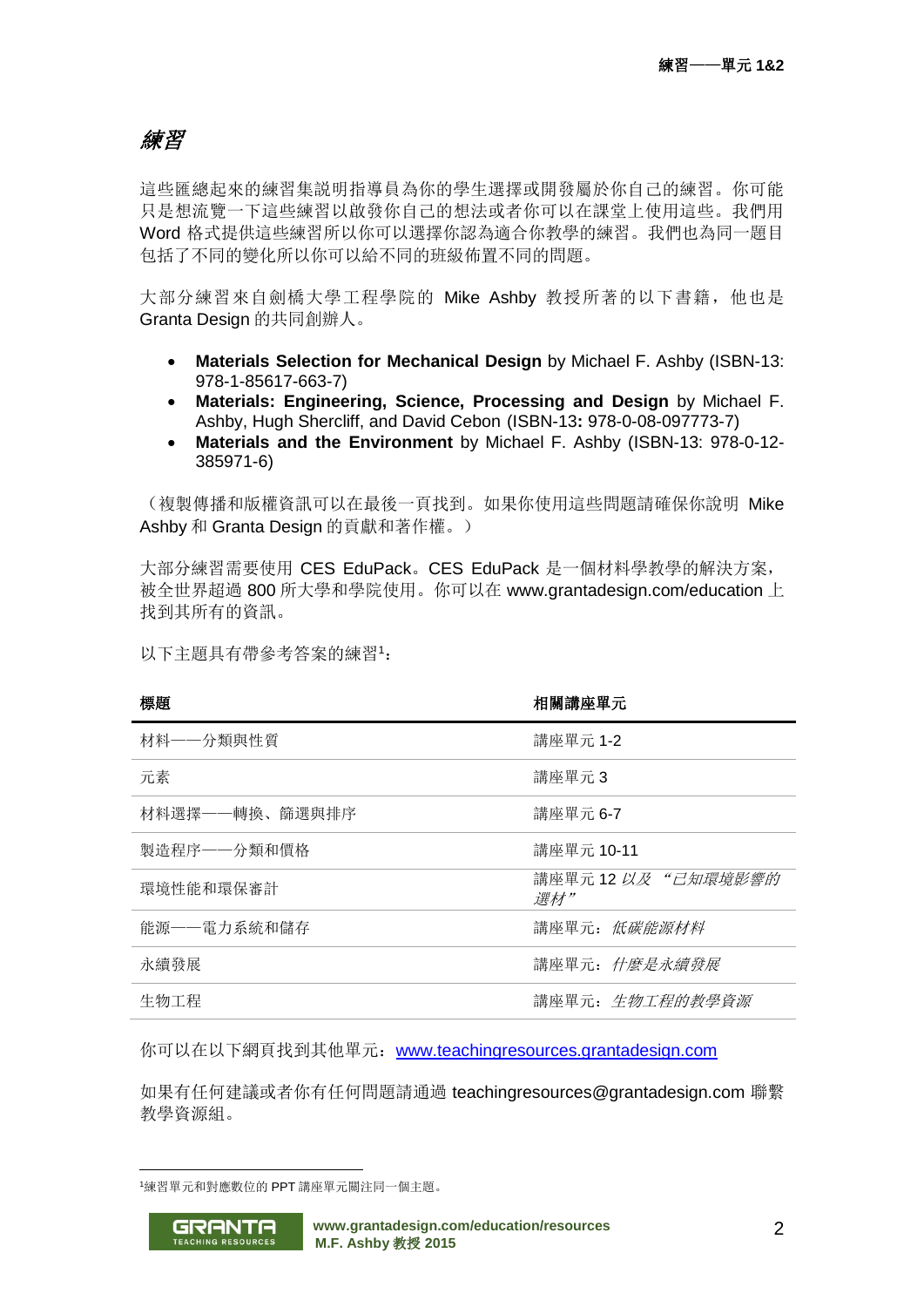#### 目錄

### 在網上搜索材料資訊

1. 使用 Google 搜索下列材料之一的歷史和用途:

- TIN 錫
- GLASS 玻璃
- CEMENT 水泥

用大約 100-200 字(大概半頁)的小報告來呈現結果,標出你參考資料的來源。

## 分类系统

2. 一個好的分類看上去應當很簡單——比如想像一下元素週期表。然而一開始創造它卻是另 外一回事情。第二章「材料:工程、科學、工序和設計」介紹了兩種可行額度分類方法, 也就是說在此方法下每一個元素都有一個特定的位置,以及任何新的元素都可以插入其正確 的位置並不打擾整個系統。嘗試自己編一個,以下是一些情景:

你運營一個儲存很多種類自行車的自行車店(兒童車、街頭自行車、山地車、比賽車、折疊 車等等),價格和大小種類也很多。你需要一個分類系統以允許客戶在網上查看你的自行 車,你會如何做?

• 你被要求整理你公司緊固件的存貨。有幾種類型(按扣、螺絲扣、螺栓、鉚釘), 在每 種類型中有一個範圍的材料和尺寸。設計一個分類計畫來儲存關於它們的資訊。

確定階層式每一層級都合適地包含了所有下方層級的內容。可能有超過一種這樣做的方 法,但通常有一種比其他的都好。通過思考你如何應用這個方法來尋紮你需要的資訊來進 行測試。

## <span id="page-2-0"></span>材料分類

- 3. 觀看簡要的視頻教程「流覽第一和第二層級」,它在 CES EduPack 的説明功能表中。
- 4. 流覽 CES EduPack 中 **MaterialUniverse** 的第一層級 Level 1 並說出 10 個材料的小分類。

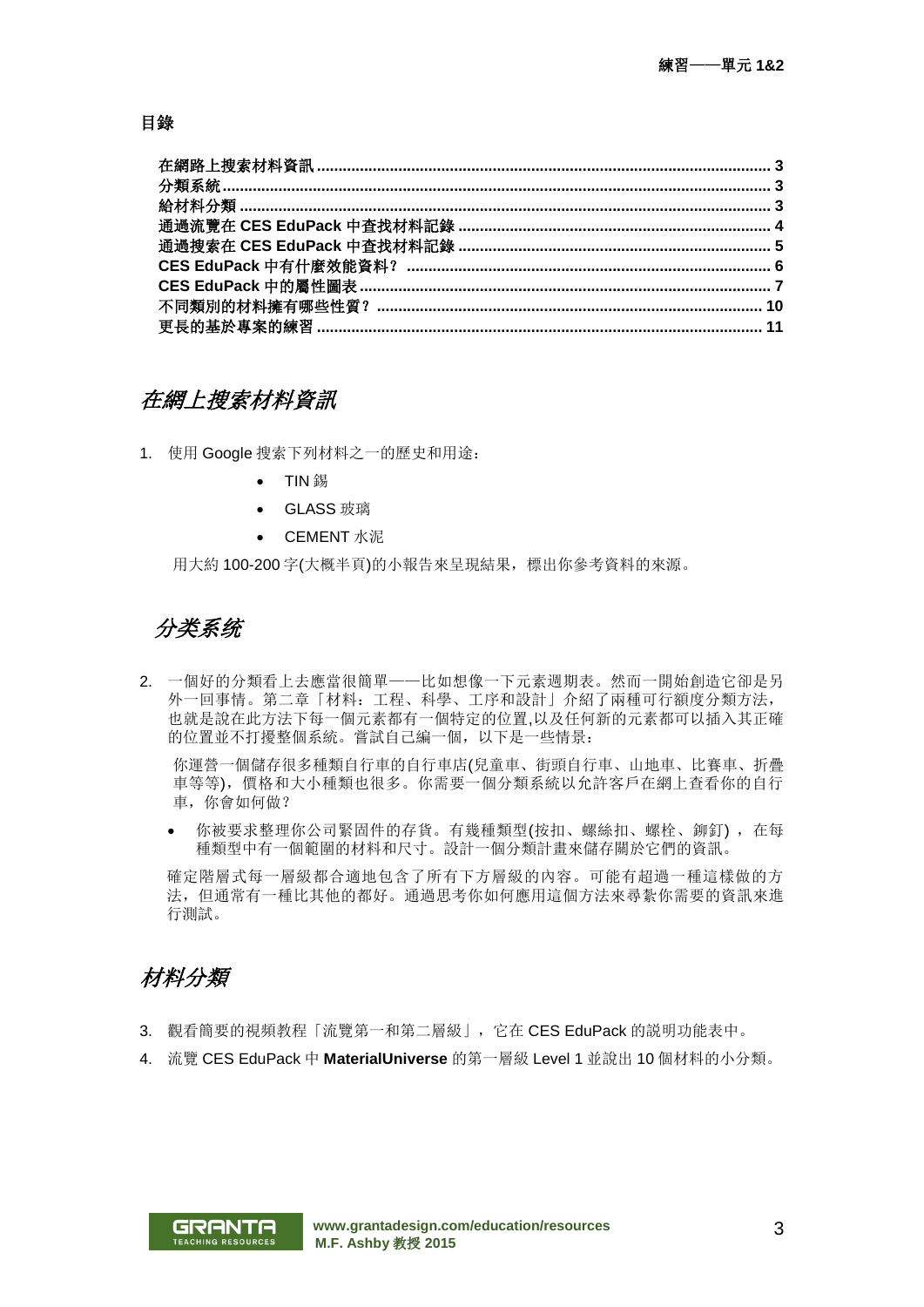### 通過流覽在 *CES EduPack* 中查找材料記錄

|         | File | Edit          |                             |                                |               | View Select Tools Window Help Feature request |
|---------|------|---------------|-----------------------------|--------------------------------|---------------|-----------------------------------------------|
| Toolbar |      | <b>Browse</b> |                             | <b>Search</b>                  | <b>Select</b> | Tools                                         |
| Table:  |      |               | <b>MaterialUniverse</b>     |                                |               |                                               |
| Subset: |      | Edu Level 1   |                             |                                |               |                                               |
|         |      |               |                             |                                |               |                                               |
|         |      |               | <b>MaterialUniverse</b>     |                                |               |                                               |
| l+      |      |               | <b>Ceramics and glasses</b> |                                |               |                                               |
| $\pm$   |      |               |                             | <b>Hybrids: composites etc</b> |               |                                               |
| ∣+      |      |               | <b>Metals and alloys</b>    |                                |               |                                               |
| ⊬       |      |               |                             | <b>Polymers and elastomers</b> |               |                                               |

- *5.* 通過 *Metals and alloys / Non-ferrous / Titanium alloys* 金屬與合金大類、非鐵金屬和鈦 合金,流覽在第一層級 **Level 1** 中查找 **Titanium Alloys** 鈦合金的記錄。
- *6.* 通過 *Ceramics and glasses / Technical ceramics / Alumina* 陶瓷和玻璃大類、工業陶 瓷和氧化鋁,流覽在第一層級 **Level 1** 中查找 ceramic 陶瓷 **Alumina** 氧化鋁的記錄。
- 7. 通過 *Metals and alloys / Non-ferrous / Aluminum and alloys / Age-hardening* 金屬與 合金大類、非鐵金屬、鋁及合金和時效硬化,流覽在第二層級 **Level 2** 中查找 **Agehardening wrought aluminum alloys** 時效硬化鋁合金的記錄。
- *8.* 通過 *Hybrids / Natural materials / Plywood* 混合材料、天然材料、夾合板,覽在第二層 級 **Level 2** 中查找 **Plywood** 夾合板的記錄。
- *9.* 通過 *Polymers and elastomers / Polymers / Thermosets / Phenolics* 聚合物和彈性 體、聚合物、熱固性塑膠和酚醛塑膠,流覽在第一層級 **Level 1** 中查找 **Phenolics** 酚醛塑 膠的記錄。
- 10. 通過流覽在第一層級 **Level 1** 中查找關於 **Epoxies** 環氧樹脂的記錄。它比 **Phenolics** 酚醛 塑膠更便宜還是更貴?
- 11. 通過流覽在第一層級 **Level 1** 中查找關於 **Copper Alloys** 銅合金的記錄。它的導熱性如 何?它的價格如何?

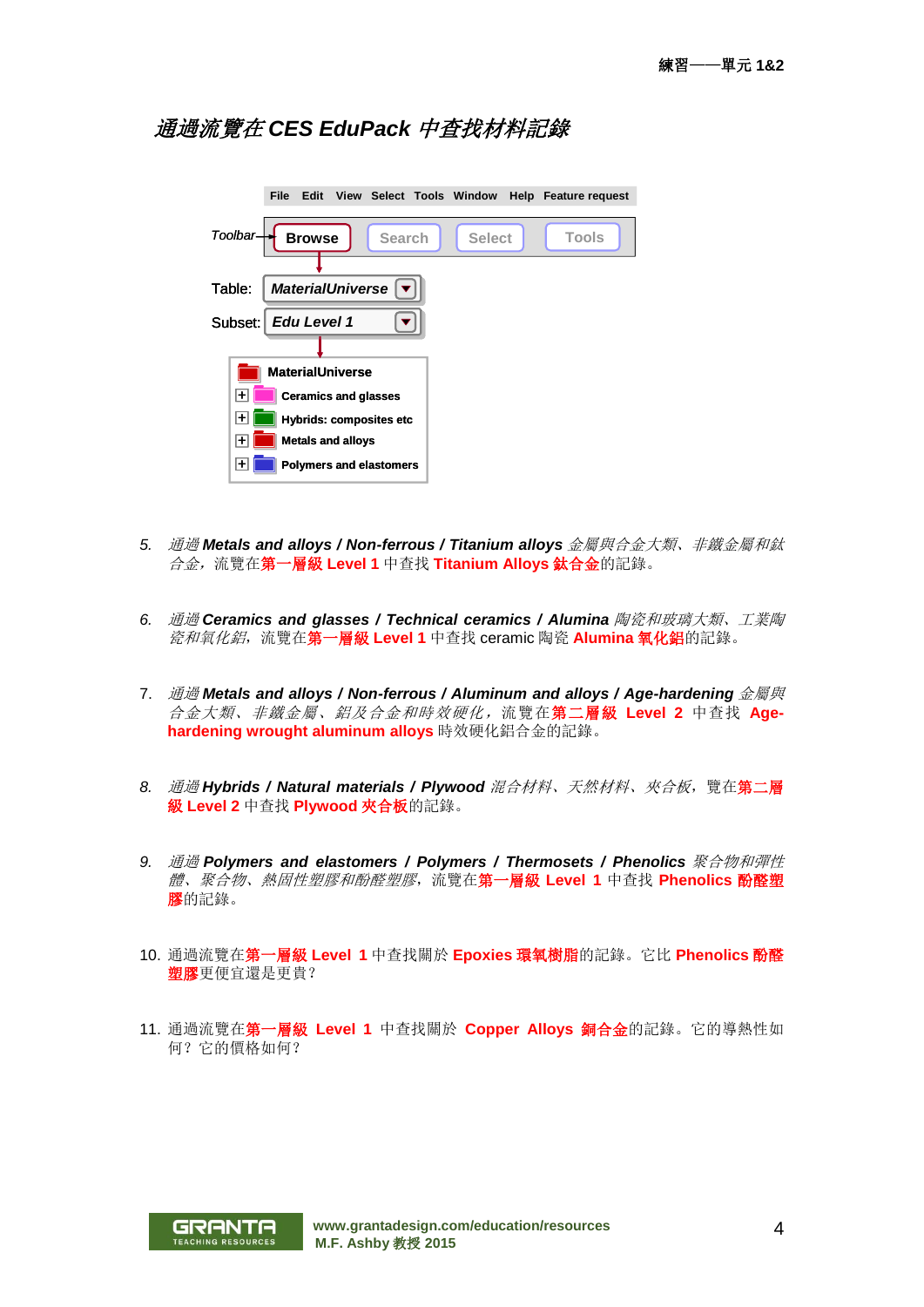## <span id="page-4-0"></span>定義我的最愛材料及加入你自己的資料

- 12. 想像一下你想要設置一組你關注的材料,可能是你倉庫中儲藏的材料,或者你只是想從中 選幾個。在第二層級中找到 Gold 金、Silver 銀、Bronze 青銅和 Copper 鍍銅並把它們設為 你的收藏。在此之後只用你收藏的材料來繪製一張展示導熱係數的長條圖。
- 13. 想像一下你現在在實驗室發明了一種新的材料(材料 X)並想把它加入資料庫。它的楊氏模量 (Young's modulus) 是 250GPa, 密度為 1200 kg/m3。把它加入資料庫, 繪製一張關於楊 氏模量關於密度的圖表並在圖表中標出你的材料。

### 通過搜索在 *CES EduPack* 中查詢材料記錄

| File       | Edit           | <b>View</b>        | <b>Select</b>           | Tools         | Window       |
|------------|----------------|--------------------|-------------------------|---------------|--------------|
|            | <b>Browse</b>  | <b>Search</b>      |                         | <b>Select</b> | <b>Tools</b> |
|            |                |                    |                         |               |              |
| Find what: |                | <b>Polylactide</b> |                         |               |              |
|            | Look in table: |                    | <b>MaterialUniverse</b> |               |              |

- 14. 搜索功能的視頻教程可以通過點擊説明、視頻教程進入。
- 15. 通過搜索查找 **Polylactide** 聚交酯的記錄,它是什麼?
- 16. 使用搜索工具找出什麼是 **Plexiglas** 樹脂玻璃,用同樣的方法 **Pyroceram** 耐高溫陶瓷。
- 17. 通過搜索第一層級找到用於製作鏡片(lenses)的材料記錄。它們都是什麼?
- 18. 使用 CES EduPack 中的搜索設備在第二層級中查找用於 flooring 地面鋪裝的材料。
- 19. 一個公司想要通過用基於聚合物的天然材料來代替基於石油的塑膠用於產品中,從而提高 其形象。使用 **CES EduPack** 中的搜索功能搜索這家公司可以考慮使用的生物聚合物 (**Biopolymers**)。列出你找到的材料。

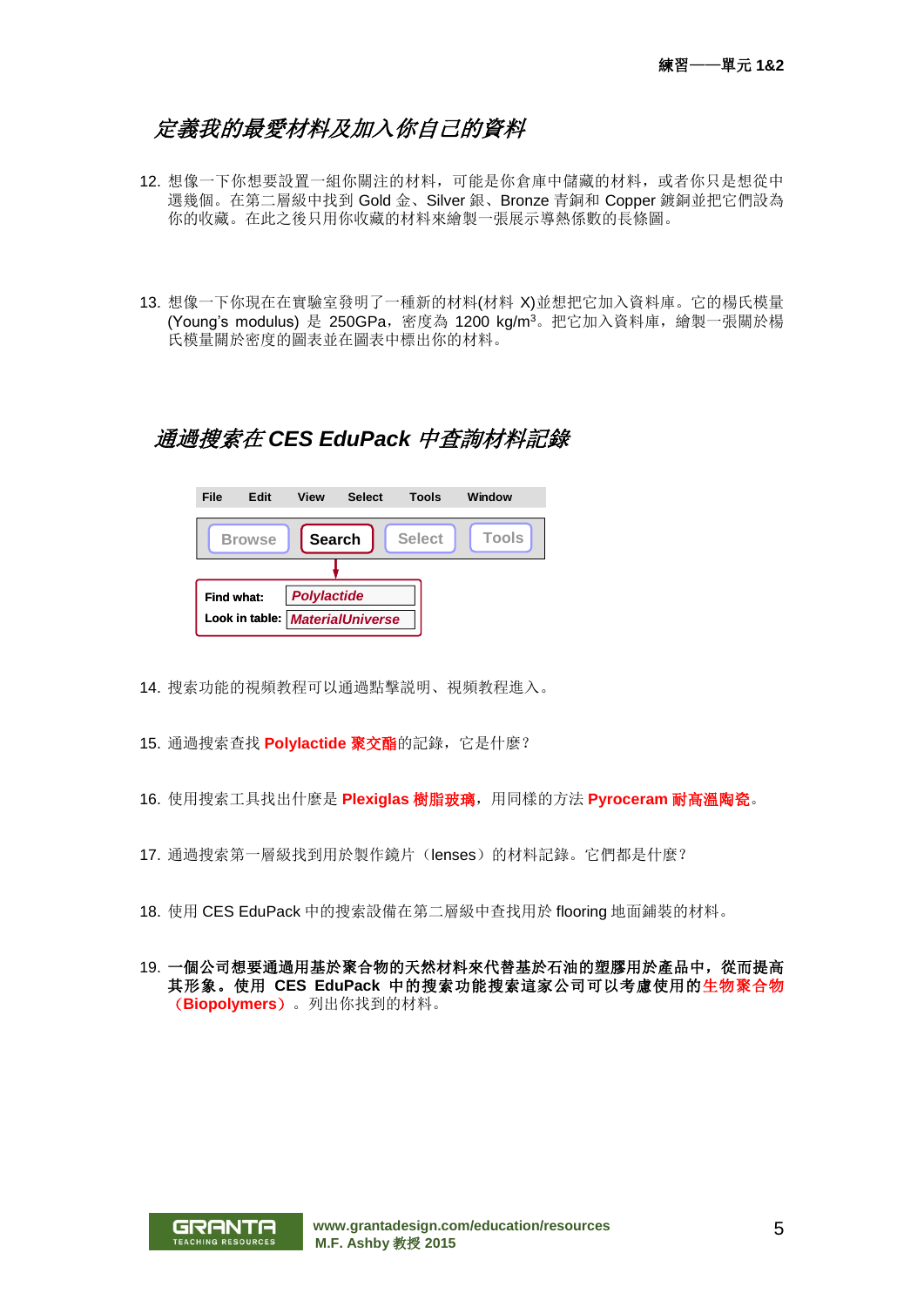## *CES EduPack* 中有什麼性能資料?

- 20. 指出 Edu Level 1 中的 6 種性質資料和 Edu Level 2 with Eco and Durability properties 環境 和耐久性能中的 8 種性質資料。
- 21. 從 CES 第一層級中檢索數值, 比較 alluminum alloys 鋁合金 (一種非鐵金屬)、alumina 氧化鋁(工業陶瓷)、polyethylene 聚乙烯(一種熱塑性聚合物)和 neoprene 氯丁橡膠 (一種彈性體)的 Young's modulus 楊氏模量(剛度性質)和 thermal conductivity 導熱係 數(熱傳遞性能)。哪個材料有最大的模量?哪個材料有最低的導熱係數?

## 我怎樣查找一個性質的定義?

| <b>Mechanical properties</b>                                   |                                     |
|----------------------------------------------------------------|-------------------------------------|
| Young's modulus                                                |                                     |
| <b>Fracture toughness</b>                                      |                                     |
|                                                                |                                     |
| <b>Thermal properties</b>                                      | Young's modulus                     |
| <b>Thermal conductivity</b><br>Maximum use temperature         |                                     |
|                                                                | Metals                              |
| <b>Electrical properties</b><br><b>Electrical conductivity</b> | <b>Measurement</b><br><b>Stress</b> |
| Dielectric strength                                            | 0.2% offset<br>Strain $x = SLA$ .   |
|                                                                | <b>Origins</b><br>.                 |
| Eco properties                                                 |                                     |
| <b>Embodied energy</b>                                         |                                     |
| CO <sub>2</sub> footprint                                      |                                     |
| -------                                                        |                                     |

- 22. 什麼是材料的 Dielectric strength 絕緣強度?點擊任何記錄中的 "絕緣強度"(Dielectric strength) 名稱<sup>2</sup>。
- 23. Fracture toughness 斷裂韌性是如何測量的?按兩下任何記錄中的 "斷裂韌性"(Fracture toughness)名稱。

<sup>2</sup>注意這個性質只會在絕緣體材料的記錄中出現。



1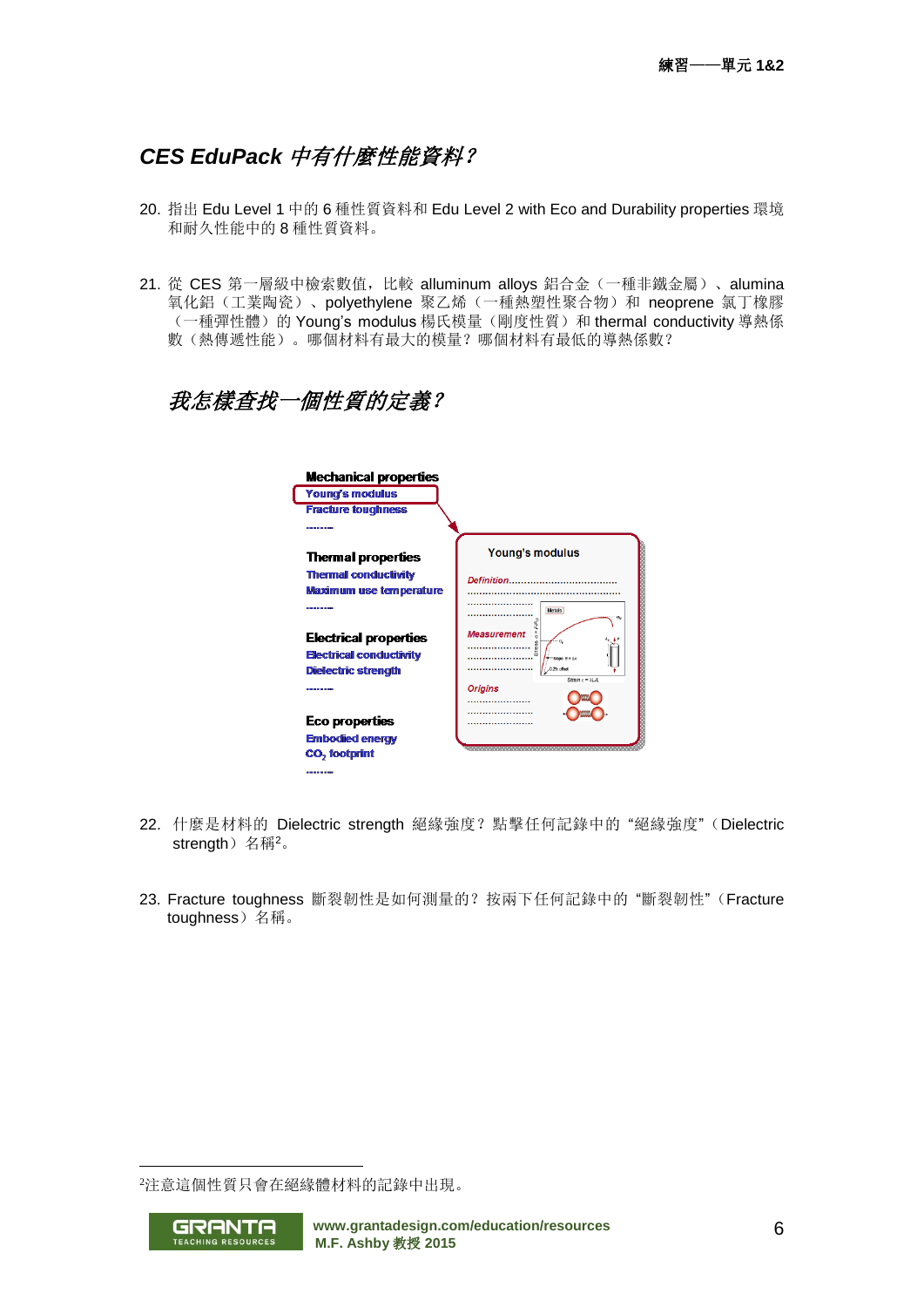### *CES EduPack* 中的屬性圖表



CES EduPack 中的指引長條圖是查看不同種類材料的特定性質的取值範圍的簡單方法。

24. 查看指引柱狀圖以獲得密度。密度的 取值範圍是多少?金屬和合金又怎麼 樣呢?

**點擊選擇**圖示。使用下拉式功能表將 選擇範圍欄設為 "*MaterialUniverse: Edu Level 2 with durability properties*" 第二層級材料及耐久性 質。點擊選擇階段範圍的 "限制" 圖 示。



這樣會在右邊列出一張材料可能會擁有的各種類型的性質。點擊名稱以顯示特定的性質。 要展示特定的性質,點擊這個性質名稱旁邊的圖示。在一個材料類別周圍盤旋以確定取值 範圍。注意對數比例。

25. 通過繪圖工具前往視頻教程,點擊説明然後視頻教程。

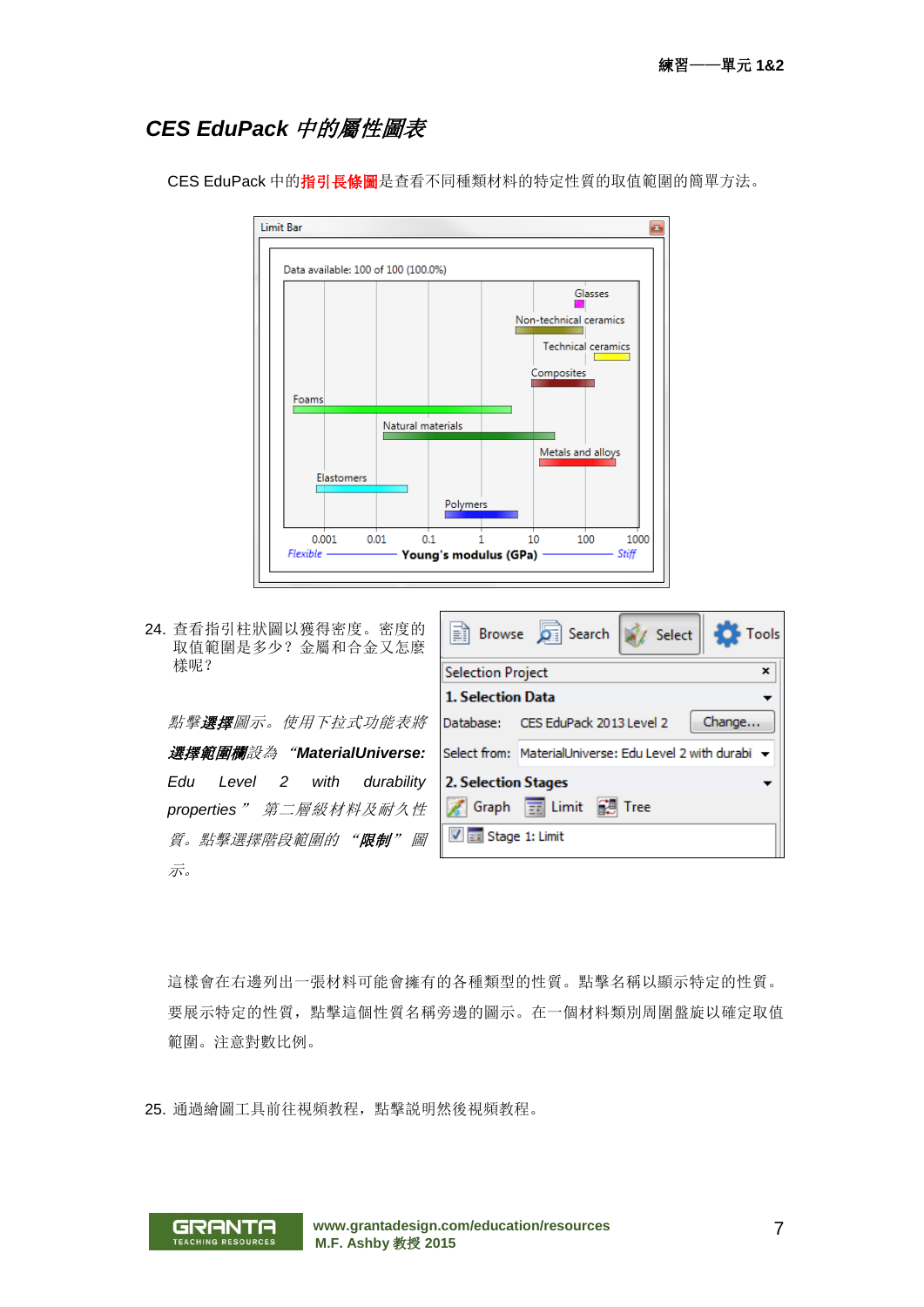26. 使用第一層級的材料資料庫製作一個根據 Fracture toughness 斷裂韌性(y軸)的柱狀 圖。

點擊 "選擇";

然後選擇 "*Edu Level 1: Materials*";

如下圖繼續。

| Search<br><b>Select</b><br><b>Browse</b> | <b>Tools</b>                                        |
|------------------------------------------|-----------------------------------------------------|
| 1. Selection data                        |                                                     |
| Edu Level 1 : Materials                  |                                                     |
| 2. Selection Stages                      | X-axis<br><b>Y-axis</b>                             |
| Limit<br>Graph<br>Tree                   | List of properties<br>• Density<br>• Yield strength |
| • Fracture toughness                     |                                                     |
|                                          | $=$ etc                                             |

通過在圖表上點擊給兩個或更多的材料標上標籤。

給 *Magnesium alloys* 鎂合金加上標籤。(右鍵點擊左側結果視窗內的名稱,然後點擊)

使用 Selection Box 選擇框來找到擁有最大斷裂韌性取 —— 值的四種材料。

27. 通過將 y 軸定義為價格以及 x 軸定義為 4 個主要材料分類繪製一張柱狀圖。哪個材料大類 有最大的取值範圍?哪個材料的每公斤價格最低?

在工具列「選擇」圖示下點擊以選擇圖示選擇階段。「新圖表階段助手」對話方塊將會跳 出。

設定 *y* 軸以繪製出價格。

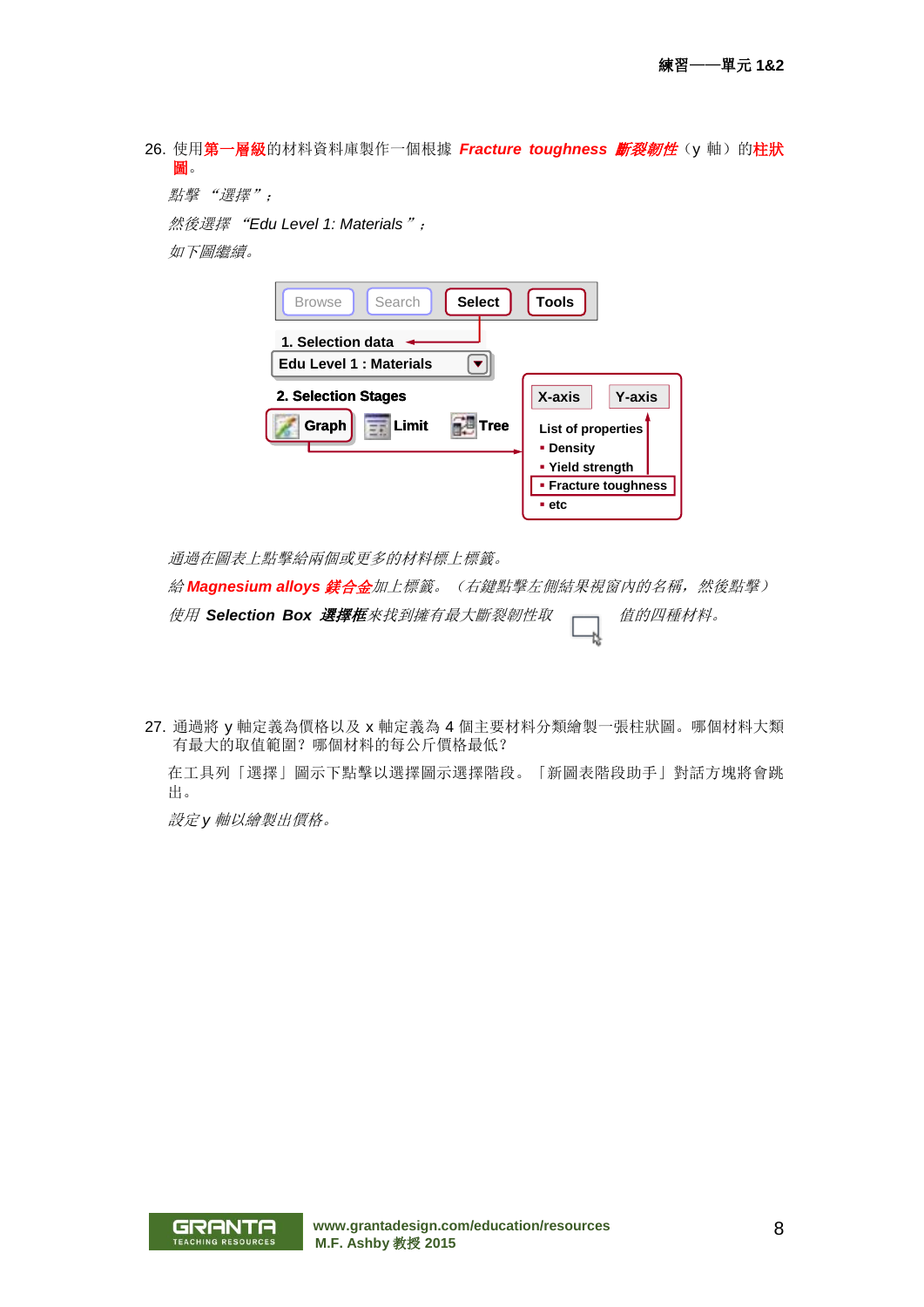對於 X 軸, 在分類項下點擊高級按鈕, 這樣會打開另一個對話方塊, 允許你設置顯示在 x 軸上的公式。

| New Graph Stage Wizard          | $\mathbf{x}$                                                                                | Set Axis                                                               | $\mathbf{x}$             |
|---------------------------------|---------------------------------------------------------------------------------------------|------------------------------------------------------------------------|--------------------------|
| X-Axis Y-Axis                   |                                                                                             |                                                                        | A.                       |
| <b>Axis Property Definition</b> |                                                                                             |                                                                        |                          |
|                                 | Video Tutorials<br>Select the attribute that you wish to plot, or click the advanced button |                                                                        | $\overline{\phantom{a}}$ |
| Category:                       | Advanced<br><all alphabetical=""><br/><math>\mathbf{v}</math></all>                         |                                                                        |                          |
| Attribute:                      | <none></none>                                                                               | Trees<br>Constants/Parameters<br>Attributes                            |                          |
| <b>Axis Settings</b>            |                                                                                             | Material Universe<br>۰                                                 |                          |
| Axis Title:                     |                                                                                             | Preview<br>MaterialUniverse                                            |                          |
| @ Logarithmic                   | <b>C</b> Linear                                                                             | <b>Ceramics and glasses</b>                                            |                          |
| @ Autoscale                     | $min -$<br>Set<br>max                                                                       | Hybrids: composites, foams, natural<br>n<br>Metals and alloys<br>÷     |                          |
| <b>Parameters</b>               |                                                                                             | Polymers and elastomers                                                |                          |
| Edit                            | Change parameter values used by this axis                                                   |                                                                        |                          |
| Project Defaults                |                                                                                             | m.<br>$\left($<br>Þ                                                    |                          |
|                                 |                                                                                             | Insert<br>Choose and insert records from the<br>Material Universe tree |                          |
|                                 | OK<br>Help<br>Cancel                                                                        | OK<br>Cancel                                                           | Help                     |

選擇 "*Trees* 樹狀圖" 選項卡。按兩下任何資料夾會把其加入到上方的對話方塊中。任何 進入此框的內容會被反映到 *x* 軸上。然後在圖 *1* 中,我們在 *4* 個材料大類上進行按兩下。

28. 哪一個是單位體積最便宜的材料?

在 這個圖示上點擊以鍵入階段。點擊 *y* 軸然後高級,然後做出價格×密度的函數 。點擊高亮詞價格的右側然後點擊*\**按鈕。然後在性質表中找到密度並按兩下。一旦你在視 窗中得到了 *[Price]\*[Density]* 就點擊 *OK* 兩次。

29. 用 x 軸 **密度 Density** 和 y 軸 **楊氏模量 Young's modulus** 來創建一個新的**泡泡圖**, 設置定 為 *Level 2*,*materials*。

| 根據圖示繼續。              | <b>Select</b><br>Search<br><b>Browse</b>                       | Tools                                                                                  |
|----------------------|----------------------------------------------------------------|----------------------------------------------------------------------------------------|
|                      | 1. Selection data<br>Edu                                       |                                                                                        |
|                      | 2. Selection Stages<br> Limit<br>Graph<br><b>El Tree</b><br>ΞĒ | X-axis<br><b>Y-axis</b><br>List of properties<br><b>• Density</b><br>• Young's modulus |
| 通過點擊這個圖示來顯示材料大類的範圍框。 |                                                                | • Yield strength<br>$=$ etc                                                            |

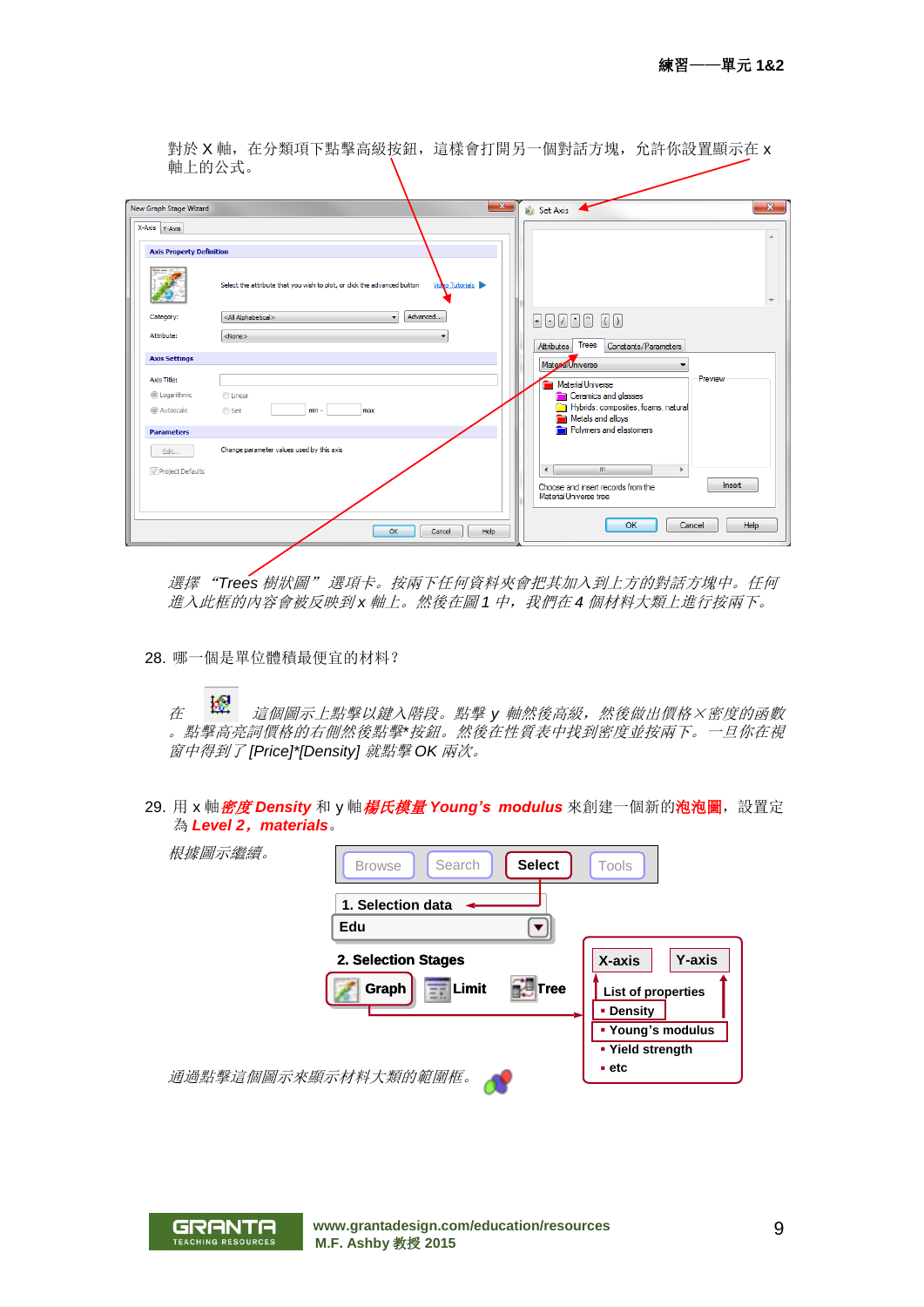|                       |  |  | 30. 用 x 軸 <i>密度 Density</i> 和 y 軸 <i>楊氏模量 Young's modulus</i> 來創建一個新的 <b>泡泡圖</b> ,設置定 |  |
|-----------------------|--|--|---------------------------------------------------------------------------------------|--|
| 為 Level 2, materials。 |  |  |                                                                                       |  |

| 點擊 "選擇":           |                                          |                                       |
|--------------------|------------------------------------------|---------------------------------------|
|                    | 然後選擇 MaterialUniverse 下面的 "Edu Level 2": |                                       |
| 然後根據圖示繼續。          | Search<br><b>Select</b><br><b>Browse</b> | Tools                                 |
|                    | 1. Selection data                        |                                       |
|                    | Edu Level 2 : Materials                  |                                       |
|                    | 2. Selection Stages                      | X-axis<br><b>Y-axis</b>               |
|                    | $E_{\rm E}$ Limit<br>Graph<br>Tree       | <b>List of properties</b>             |
|                    |                                          | • Density                             |
|                    |                                          | • Young's modulus<br>• Yield strength |
|                    |                                          | $-$ etc                               |
| 通過點擊泡泡來標出兩個或更多的材料。 |                                          |                                       |
| 通過點擊圖示來打開材料大類的週邊框。 |                                          |                                       |

有沒有哪一種金屬的 yield strength 屈服強度小於 10MPa(2 ksi)?

- 31. 使用 BOX selection tool 選擇框 Lotuly Tulk 不宜真來查詢 yield strength 屈服強度大於 600MPa(90ksi)和密度小於 2000 kg/m<sup>3</sup> (120 lbs/ft<sup>3</sup> )的材料。
- 32. 哪兩種材料有最大的屈服強度/密度的值?

在 *Level 1 Materials* 中,定義 *y* 軸為屈服強度*/*密度以繪製一張柱狀圖。

在軸選擇框中選擇高級。使用函數輸入器在 *y* 軸上輸入 *[Yield strength (elastic limit)] / [Density].*

33. 現在在 x 軸上加入 [*Young's modulus] / [Density]* 以創制一個泡泡圖,仍然使用 *Level 1 Materials*。 在階段名稱 "Stage 1: Yield strength (elastic limit) / Density"上*按右鍵;* 選擇 *Edit stage - X-axis - Advanced*, 然后输入函数 Young's modulus / Density。 找到並給 CFRP 與 GFRP 加上標籤。

# <span id="page-9-0"></span>不同類別的材料擁有哪些性質?

- 34. 列出六種主要的工程材料種類,根據你自己的經驗大致為其排序。
	- (a) 根據 stiffness 剛度(模量, *<sup>E</sup>* )
	- (b) 根據 thermal conductivity 導熱係數 ( ).
- 35. 使用 CES EduPack 找出 polymers 聚合物的剛度比金屬小多少? 木頭的密度比 polyethylene (PE)聚乙烯大還是小?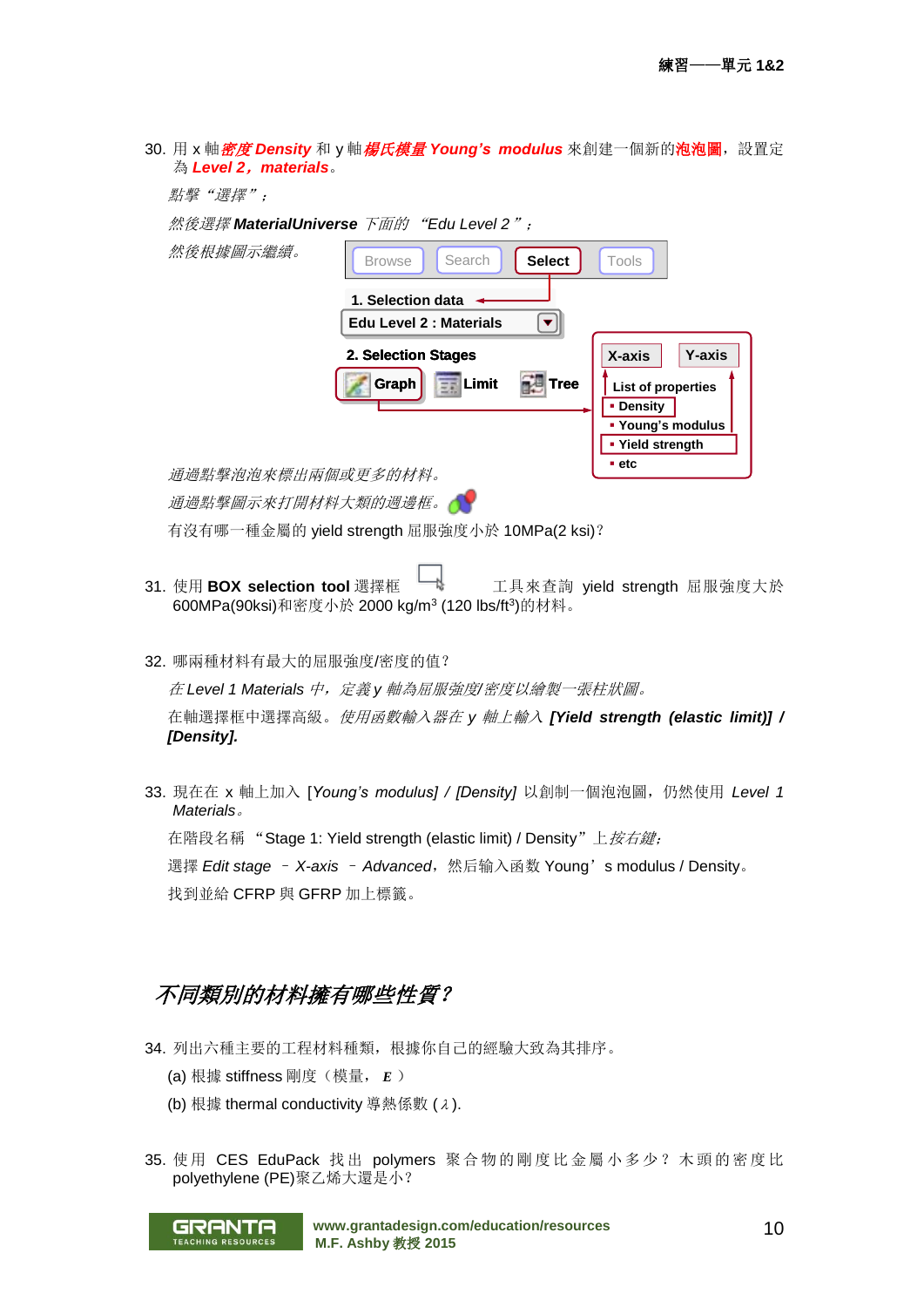- 36. 用 CES EduPack 找出在 Level 1 的材料中
	- (a) 密度最大的材料
	- (b) 模量(modulus) 最小的 metal 金屬
	- (c) 密度最大的 polymer 聚合物
	- (d) parallel to the grain 平行邊緣測量和 perpendicular to the grain 垂直邊緣測量的木頭模 量大小的大致比例
	- (e) elastomers 彈性體模量的大致範圍
- 37. CES EduPack 找出在 Level 1 的材料中,
	- (a) 模量 (modulus) 大於 1GPa 的最便宜的材料
	- (b) 最便宜的金屬
	- (c) 最便宜的聚合物
	- (d) Magnesium alloys 鎂合金是不是比 Aluminum alloys 鋁合金便宜?
	- (e) PEEK(一種高屬性的工程聚合物)是不是比 PTFE 便宜?
- 38. 哪類材料有最高的剛度 (stiffness)?
- 39. 哪類材料在 tensile tests 拉伸測試中最強?
- 40. 哪類材料有最高的比熱容 (specific heat capacity)?
- 41. 哪類材料的熔點 (melting point) 範圍最大?
- 42. 在 Level 2 資料庫中哪類材料的電阻 (Electrical Resistivity) 最小?
- 43. 哪類材料的生產過程產生最高的碳足跡 (carbon footprint of production)?

## 更長的基於專案的練習

44. 一個生產商正在考慮用鎂合金 *Magnesium Alloys* 鑄造手提電腦。他很想知道鎂合金的導 熱性能以及和其他材料比較的情況。使用 CES EduPack 來創建一個簡要的報告以滿足他 的需求。記得標出你的資料的來源文獻。

使用 *CES EduPack Level 1* 來繪製一個關於導熱性能 *Thermal conductivity* 的柱狀圖。 找到可能的外殼材料並標上標籤:*Magnesium Alloys* 鎂合金、*Aluminum Alloys* 鋁合金、 *Titanium alloys* 鈦合金以及 *CFRP* 碳纖維複合材料。

將圖表複製粘貼到 *Word* 文檔中以開始報告:

在 *CES EduPack* 中:编辑——复制;

在 *Word* 中:*Paste special* – *Device independent bitmap*;

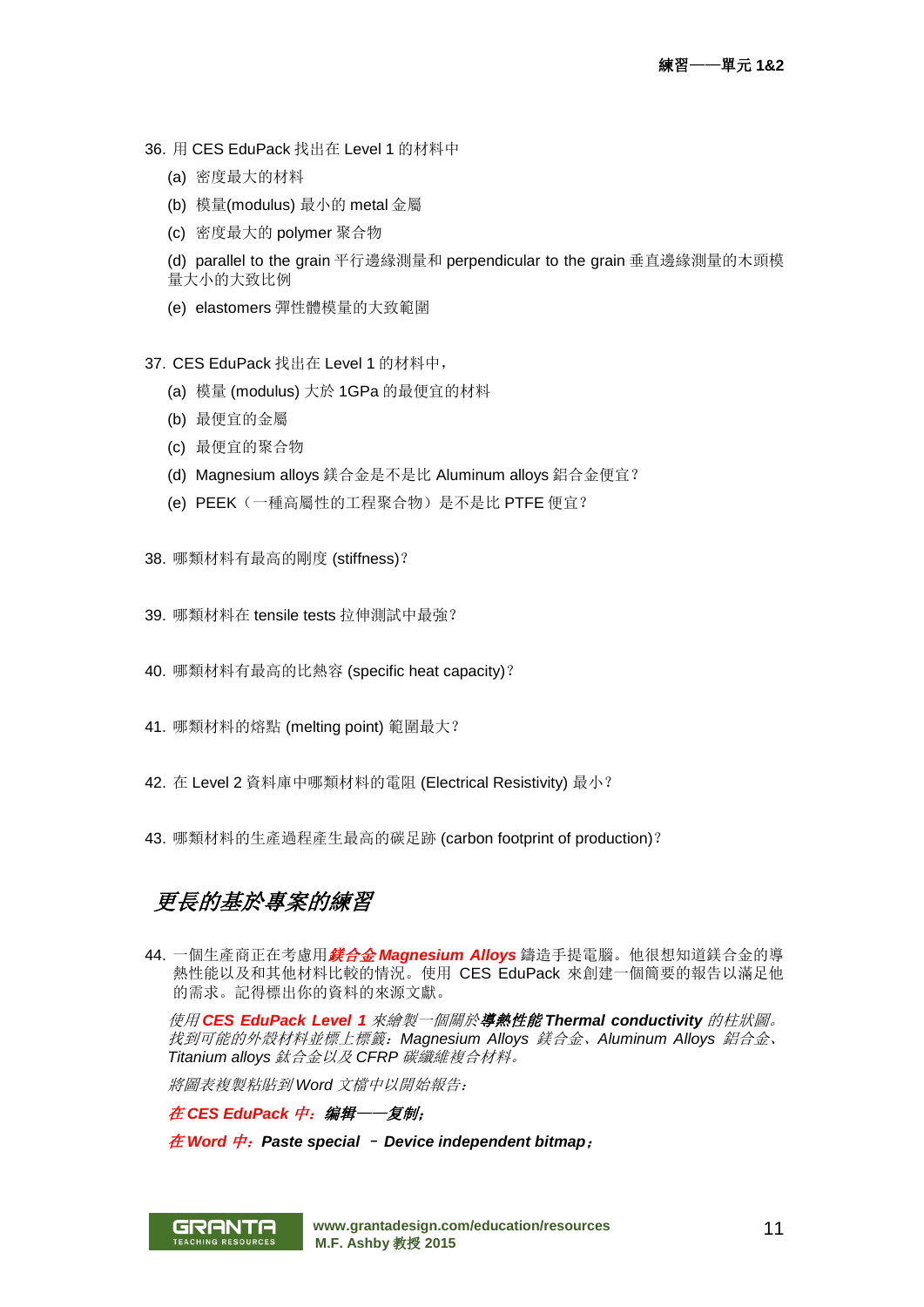將鎂合金的資料表中的相關資料複製粘貼到你的報告中。加入一段簡要的介紹並設置好文 檔的格式*,*使其看上去很美觀。

45. 使用你熟悉的物件中用到的材料來創建一張關於楊氏模量和密度的圖表。

流覽 Level 2 中的材料並挑出 10 個日常生活中用到的, 比如皮革(鞋)或者鋁合金(可樂 罐)。

根据以下的指示创建一个个性化的子集:

選擇工具列上的「選擇」圖示,在 "1. Selection Data" 下打開 "Select From:" 並選擇 "Custom: Define your own subset..."



你會看到這個對話方塊:

如上圖所示打開資料庫的索引樹並點擊藍色的框,這樣重要的資料夾就不會被選入。流覽 一遍所有的專案並通過給相關視窗打勾來選出你的 10 種材料,(總的來說你可以選擇資料 夾或者單獨的材料)。點擊 OK。

現在創建一個 y 軸為楊氏模量、x 軸為密度的圖表。給材料加上標籤。標籤上表上這些材料 的日常用途。



**[www.grantadesign.com/education/resources](http://www.grantadesign.com/education/resources) M.F. Ashby** 教授 **2015**